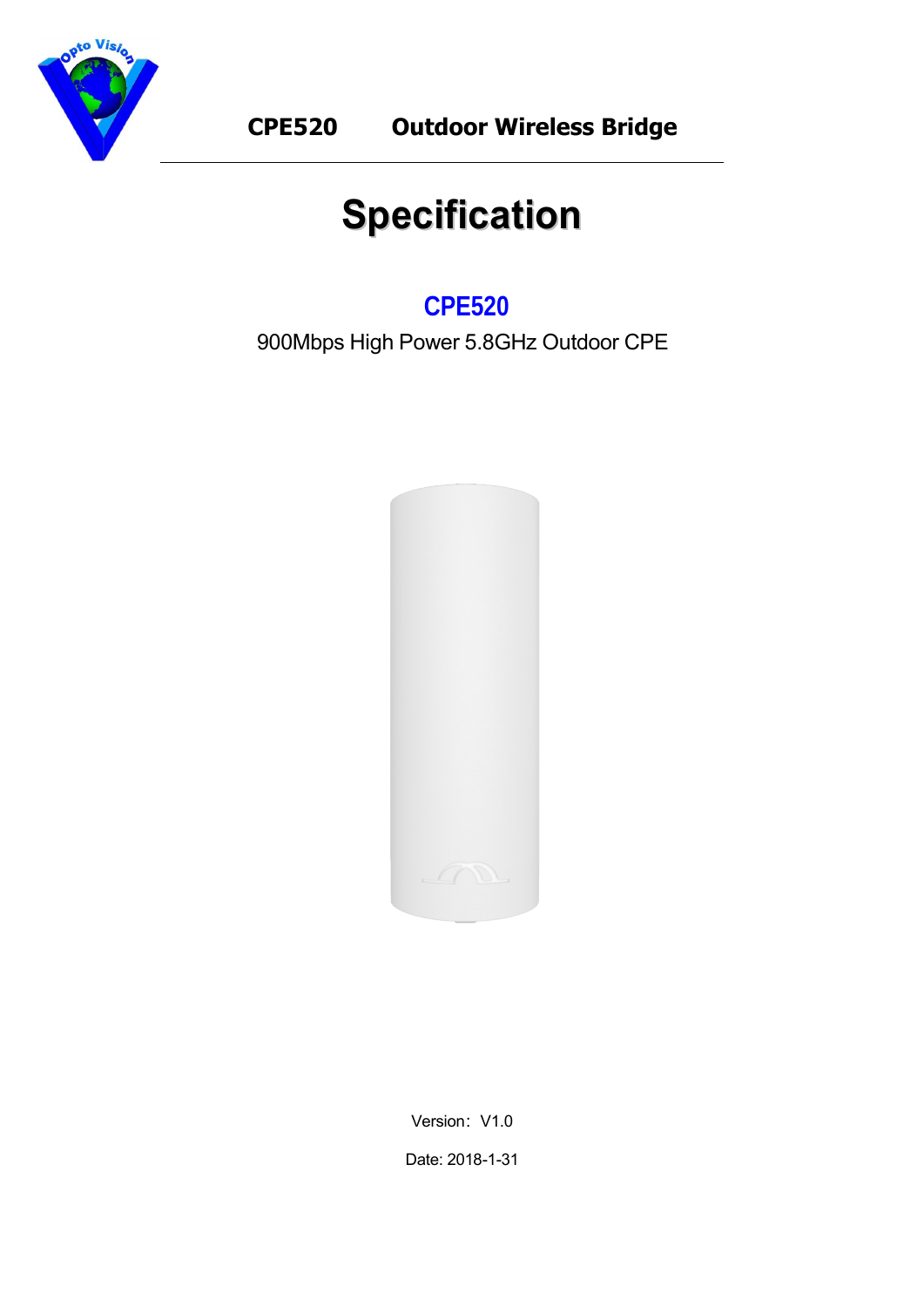### Overview:

CPE520 is an high power industrial 5G outdoor CPE with the next generation 802.11ac Wi-Fi standard, combined 900Mbps high speed in 5G, equipped 2 10/100M LAN ports, 2 times Ethernet data rate faster than normal CPE, it make more than 50 end users can access into it to enjoy seamless HD movies, streaming, online gaming, wireless security and other bandwidth-intensive tasks. It is using air as a medium for network data transmission to remote point-to-point or point to multi-point connectivity. It supports 3KM transmission distance with two-way traffic flow up to 140M.

#### **CPE520 has smart web management, it can be pairing automatically.**

#### Features:

\* Comply with IEEE 802.11ac/g/n, 5G,900Mbps Data Rate

\* 2x 10/100M LAN Port

\* 500mW high power, build in 14dBi MIMO panel antenna, stronger signal strenght, more wireless coverage

\* Support passive PoE

\* With function of build in firewall, IP filter, URL filter and MAC filter

\* Comply with IEEE 802.3az standard, beamforming technology, RF power adjustment and frequency analyzer for better application in different environment

\* Support DDNS, VPN pass through, Port forwarding and DMZ host

\* Support 64/128-bit WEP security, 128bit WPA (TKIP/AES) security

## Specification:

| Chipset      | MT7620A+7612E                                               |  |  |
|--------------|-------------------------------------------------------------|--|--|
| <b>DRAM</b>  | DDR2 64MByte                                                |  |  |
| <b>FLASH</b> | 8MByte                                                      |  |  |
| Interface    | 10/100Mbps LAN*2                                            |  |  |
|              | 11a:54M,48M,36M,24M,18M,12M,9M,6Mbps                        |  |  |
| Data Rate    | 11n:7.2M,14.4M,21.7M,28.9M,43.3M,57.8M,65M,72.2M,14.4M,     |  |  |
|              | 28.9M, 43.3M, 57.8M, 86.7M, 115.6M, 130M, 144.4Mbps 433Mbps |  |  |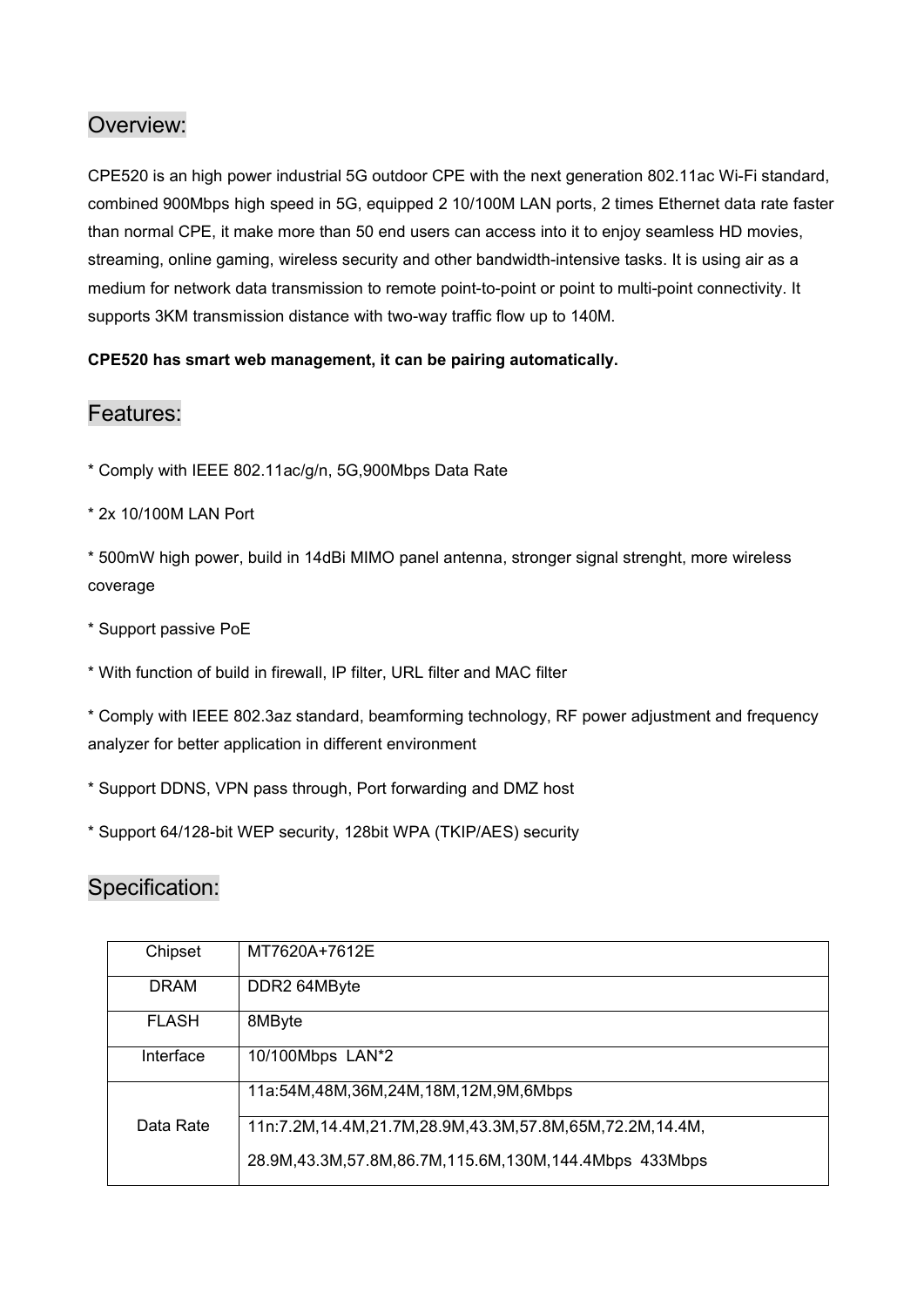| Transmission<br>Mode   | <b>DSSS</b>                                           |                                               |                                   |                 |  |
|------------------------|-------------------------------------------------------|-----------------------------------------------|-----------------------------------|-----------------|--|
| Modulation<br>Mode     | OFDM/BPSK/QPSK/CCK/DQPSK/DBPSK                        |                                               |                                   |                 |  |
| Wireless<br>Standard   | IEEE802.11ac IEEE802.11n, IEEE802.11a, IEEE802.3u     |                                               |                                   |                 |  |
| Protocal               | CSMA/CA,TCP/IP,IPX/SPX,NetBEUI,DHCP,NDIS3,NDIS4,NDIS5 |                                               |                                   |                 |  |
| Frequency              | 4900~6100MHz                                          |                                               |                                   |                 |  |
| Power<br>Consumption   | ≤3W                                                   |                                               |                                   |                 |  |
| Power                  | POE 24V 1A (Default)                                  |                                               |                                   |                 |  |
|                        | POE 48V 0.5A (Optional)                               |                                               |                                   |                 |  |
|                        | 802.11a & 802.11ac                                    | 6-24Mbps                                      | 16±2dBm                           |                 |  |
|                        |                                                       | 36-48Mbps                                     | 16±2dBm                           |                 |  |
|                        |                                                       | 54Mbps                                        | 16±2dBm                           |                 |  |
|                        | 802.11n                                               | <b>HT20</b>                                   | <b>MCS 0-3</b>                    | $15\pm2$ dBm    |  |
|                        |                                                       |                                               | MCS <sub>4</sub>                  | 15±2dBm         |  |
| <b>RF</b><br>@25°C±2dB |                                                       |                                               | MCS <sub>5</sub>                  | 15±2dBm         |  |
|                        |                                                       |                                               | MCS <sub>6</sub>                  | $15\pm2$ dBm    |  |
|                        |                                                       |                                               | MCS <sub>7</sub>                  | 15±2dBm         |  |
|                        |                                                       | <b>HT40</b>                                   | <b>MCS 0-3</b>                    | 15±2dBm         |  |
|                        |                                                       |                                               | MCS <sub>4</sub>                  | $15\pm2$ d $Bm$ |  |
|                        |                                                       |                                               | MCS <sub>5</sub>                  | $15\pm2$ dBm    |  |
|                        |                                                       |                                               | MCS <sub>6</sub>                  | $15\pm2$ dBm    |  |
|                        |                                                       |                                               | MCS <sub>7</sub>                  | $15\pm2$ dBm    |  |
| Sensitivity            | 802.11a                                               | 6Mbps $\leq$ -89; 54Mbps $\leq$ -72           |                                   |                 |  |
|                        | 802.11n                                               | <b>HT20</b>                                   | $MCS 0 \le -86$ ; $MCS 7 \le -72$ |                 |  |
|                        |                                                       | <b>HT40</b>                                   | $MCS 0 \le -83$ ; $MCS 7 \le -65$ |                 |  |
|                        | 802.11ac                                              | 802.11ac(HT80):<br>≤-83dBm@MCS0; ≤-58dBm@MCS9 |                                   |                 |  |
| Antenna                | Frequency                                             | $5180 \sim 5825$ MHz                          |                                   |                 |  |
|                        | Polarization direction                                | Vertical                                      |                                   |                 |  |